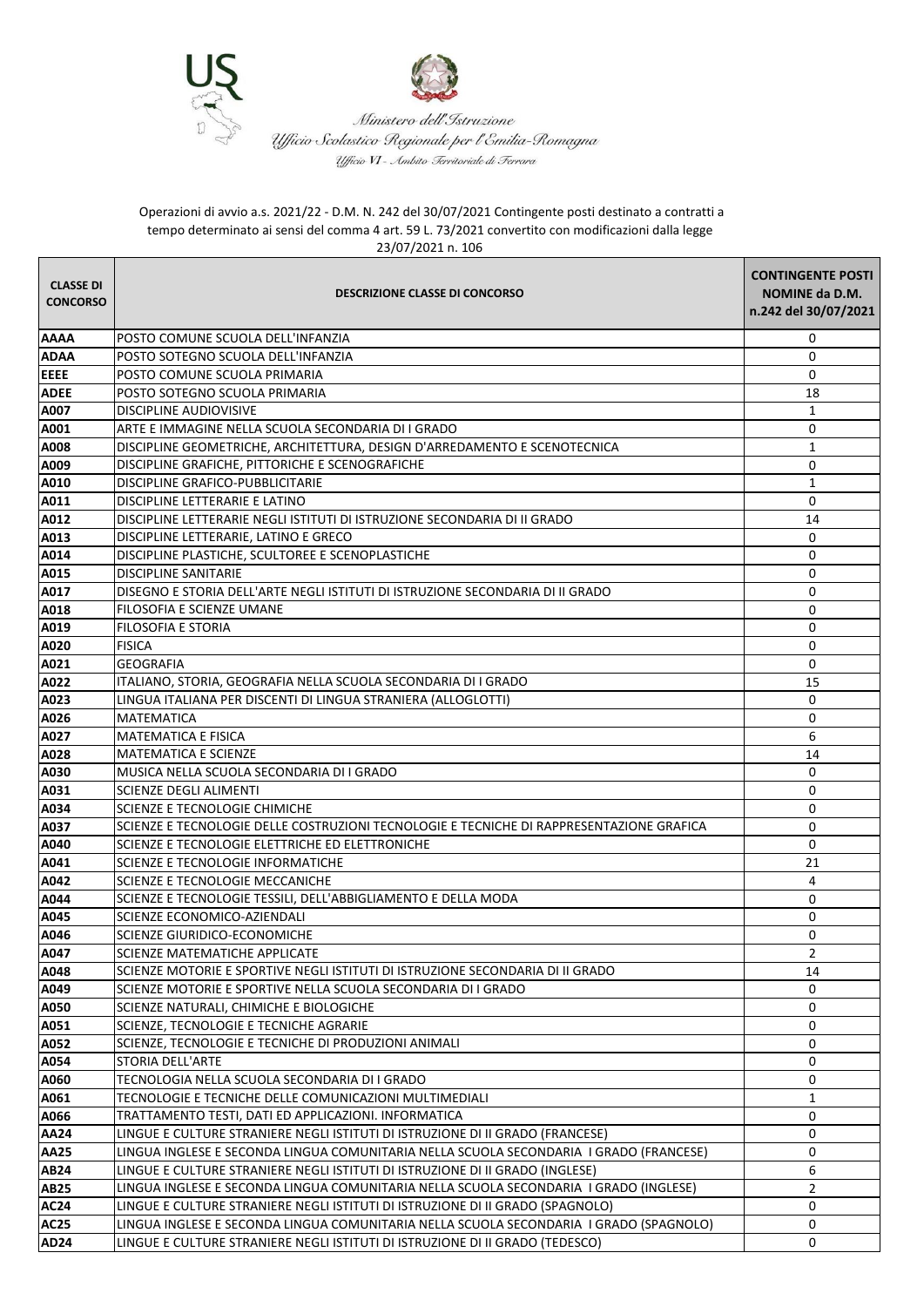| <b>AI24</b> | LINGUE E CULTURE STRANIERE NEGLI ISTITUTI DI ISTRUZIONE DI II GRADO (CINESE) | 0            |
|-------------|------------------------------------------------------------------------------|--------------|
| <b>B003</b> | <b>LABORATORI DI FISICA</b>                                                  | $\Omega$     |
| <b>B007</b> | LABORATORIO DI OTTICA                                                        | $\Omega$     |
| <b>B011</b> | LABORATORI DI SCIENZE E TECNOLOGIE AGRARIE                                   |              |
| <b>B012</b> | LABORATORI DI SCIENZE E TECNOLOGIE CHIMICHE E MICROBIOLOGICHE                |              |
| <b>B014</b> | LABORATORI DI SCIENZE E TECNOLOGIE DELLE COSTRUZIONI                         | $\Omega$     |
| <b>B015</b> | LABORATORI DI SCIENZE E TECNOLOGIE ELETTRICHE ED ELETTRONICHE                | 4            |
| <b>B016</b> | LABORATORI DI SCIENZE E TECNOLOGIE INFORMATICHE                              | 5            |
| <b>B017</b> | LABORATORI DI SCIENZE E TECNOLOGIE MECCANICHE                                | 8            |
| <b>B018</b> | LABORATORI DI SCIENZE E TECNOLOGIE TESSILI, DELL'ABBIGLIAMENTO E DELLA MODA  | 0            |
| <b>B019</b> | LABORATORI DI SERVIZI DI RICETTIVITA' ALBERGHIERA                            | $\mathbf{0}$ |
| <b>B020</b> | LABORATORI DI SERVIZI ENOGASTRONOMICI, SETTORE CUCINA                        | 0            |
| <b>B021</b> | LABORATORI DI SERVIZI ENOGASTRONOMICI, SETTORE SALA E VENDITA                | 0            |
| <b>B022</b> | LABORATORI DI TECNOLOGIE E TECNICHE DELLE COMUNICAZIONI MULTIMEDIALI         | 4            |
| <b>B023</b> | LABORATORI PER I SERVIZI SOCIO-SANITARI                                      |              |
| <b>BA02</b> | CONVERSAZIONE IN LINGUA STRANIERA (FRANCESE)                                 | $\Omega$     |
| <b>BB02</b> | CONVERSAZIONE IN LINGUA STRANIERA (INGLESE)                                  | $\Omega$     |
| <b>BC02</b> | CONVERSAZIONE IN LINGUA STRANIERA (SPAGNOLO)                                 | 0            |
| <b>BD02</b> | CONVERSAZIONE IN LINGUA STRANIERA (TEDESCO)                                  | $\mathbf{0}$ |
| <b>BI02</b> | CONVERSAZIONE IN LINGUA STRANIERA (CINESE)                                   | $\Omega$     |
| <b>ADMM</b> | SOSTEGNO - SCUOLA SECONDARIA DI PRIMO GRADO                                  | 45           |
| <b>ADSS</b> | SOSTEGNO - SCUOLA SECONDARIA DI SECONDO GRADO                                | 54           |